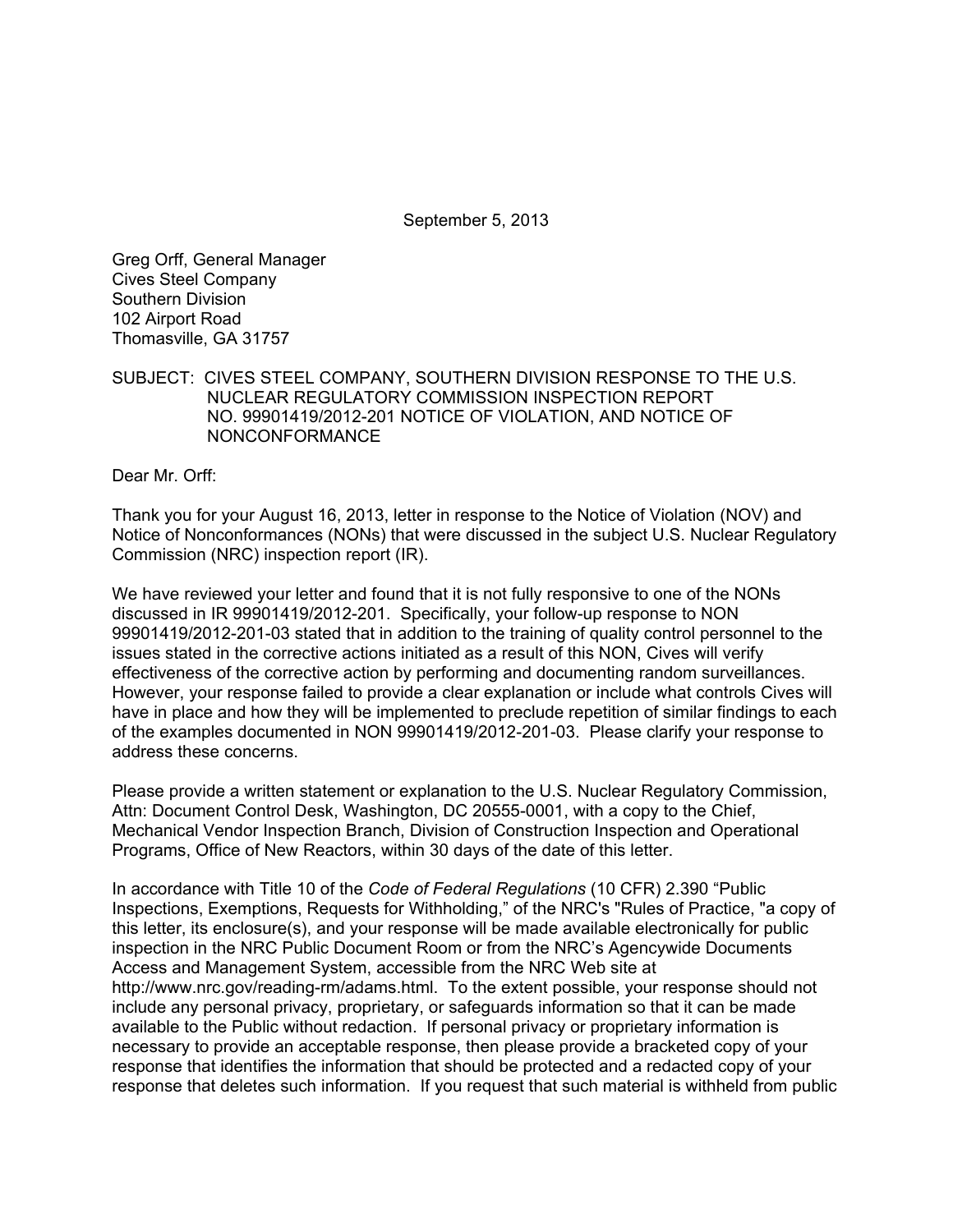# G. Orff - 2 -

disclosure, you must specifically identify the portions of your response that you seek to have withheld and provide in detail the bases for your claim (e.g., explain why the disclosure of information will create an unwarranted invasion of personal privacy or provide the information required by 10 CFR 2.390(b) to support a request for withholding confidential commercial or financial information). If safeguards information is necessary to provide an acceptable response, please provide the level of protection described in 10 CFR 73.21 "Protection of Safeguards Information: Performance Requirements."

Please contact Mr. Jonathan Ortega-Luciano via electronic mail at jonathan.ortega-luciano@nrc.gov, if you have any questions or need assistance regarding this matter.

Sincerely,

# */RA/*

Edward H. Roach, Chief Mechanical Vendor Inspection Branch Division of Construction Inspection and Operational Programs Office of New Reactors

Docket No.: 99901419